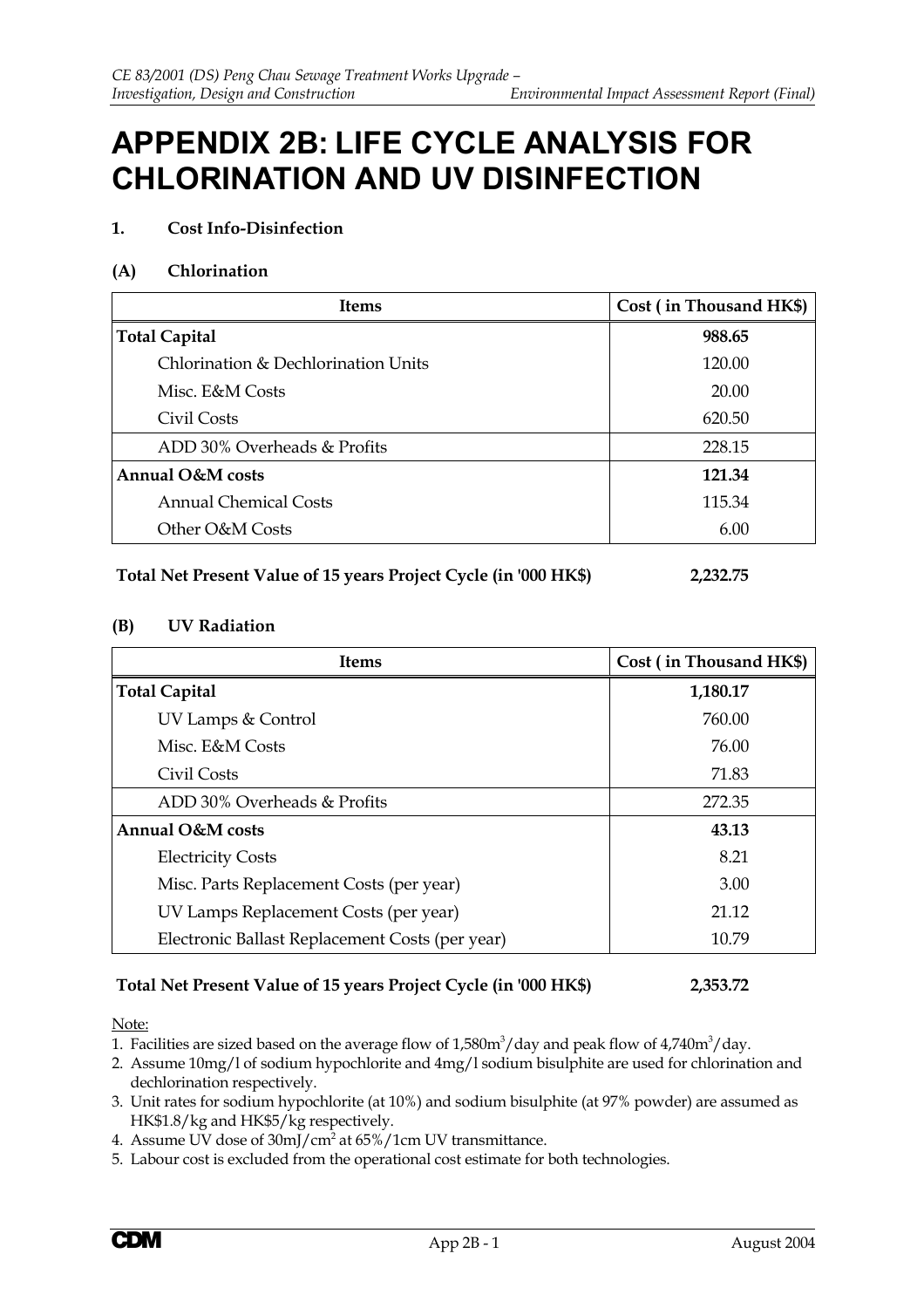# **2. Disinfection**

# **(A) Chlorination**

| Peak Flow $=$ | $4,740m^3/d$                                                            | for 15 mins, i.e. $V = 49.4 m^3$                                |  |  |  |  |  |  |
|---------------|-------------------------------------------------------------------------|-----------------------------------------------------------------|--|--|--|--|--|--|
| $Size =$      | $3.5H \times 8.4W \times 7.2L$ (External)                               |                                                                 |  |  |  |  |  |  |
|               |                                                                         | $3H \times 7.4W \times 6.2L$ (Internal) - w/ internal partition |  |  |  |  |  |  |
|               | (Assume Internal partition = $3H \times 5.2W \times 0.3L \times 8$ nrs) |                                                                 |  |  |  |  |  |  |

# Civil Capital Cost

| Concrete | Vol. $(E) - (I)$<br>ADD 10% Wastage | 111.48<br>11.15<br>122.63<br>125.00 $m^3$ say                |
|----------|-------------------------------------|--------------------------------------------------------------|
| Formwork | ADD 10% Wastage                     | 482.40<br>48.24<br>530.64<br>530.00 $m^2$ say                |
|          | Reinforcement 4% of Concrete =      | m <sup>3</sup><br>$5.00 -$<br>39.25 tons<br>$60.00$ tons say |
|          | Total Civil Costs =                 | 620,500.00                                                   |

## Chemical Costs

|                     | Av. Flow<br>$(m^3 / day)$ | Dosage<br>(mg/L) | Unit Cost<br>$(HK\$/kg)$ | <b>Annual Chemical</b><br>Cost(HK\$) |  |  |  |
|---------------------|---------------------------|------------------|--------------------------|--------------------------------------|--|--|--|
| Sodium Hypochlorite | 1580                      | 10               | 18.00                    | \$103,806.00                         |  |  |  |
| Sodium Bisulphite   | 1580                      |                  | 5.00                     | \$11,534.00                          |  |  |  |
|                     |                           |                  | Total                    | \$115,340.00                         |  |  |  |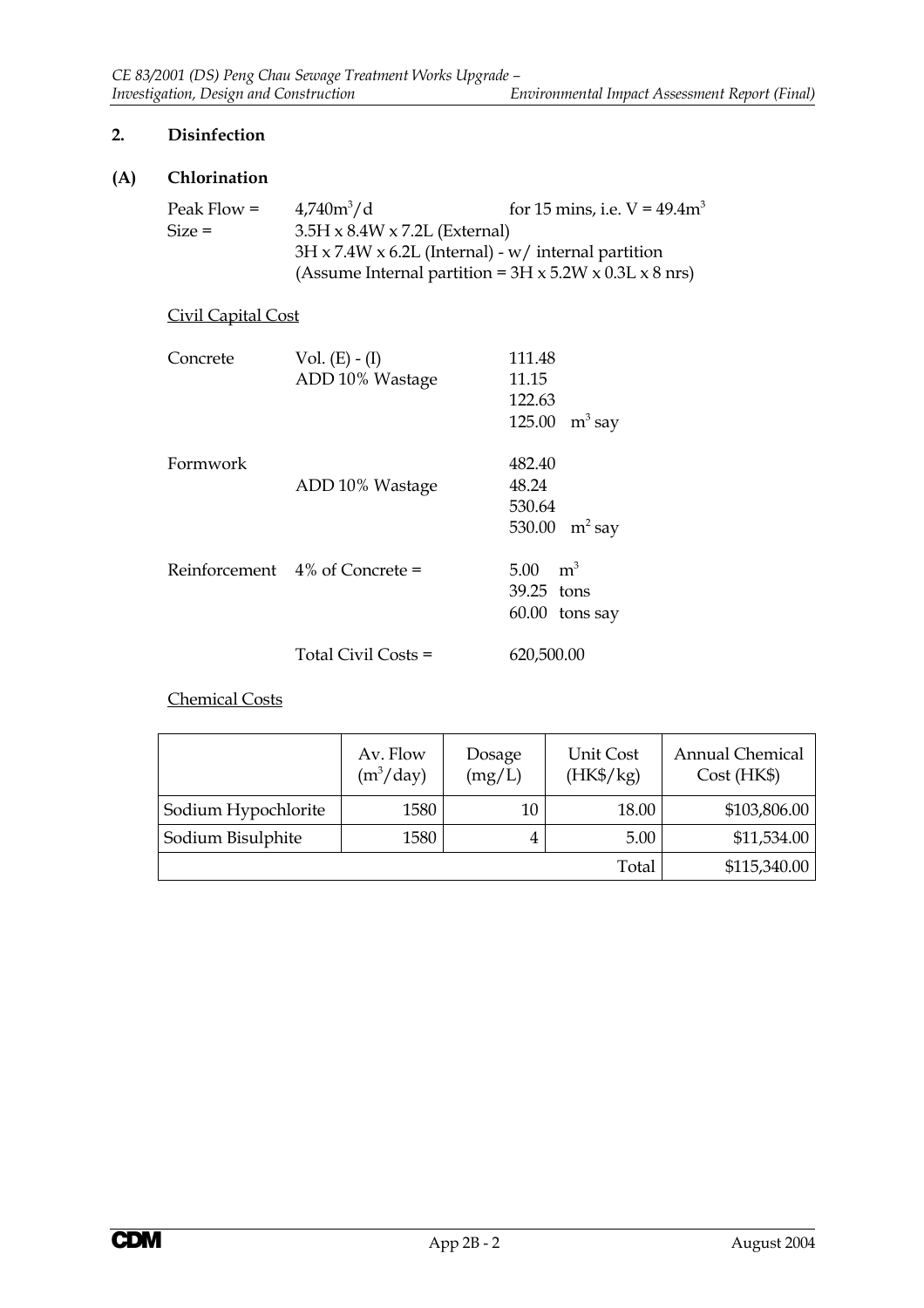# **(B) UV Radiation**

# Civil Capital Cost

| Peak Flow $=$<br>$Size =$      | $4,740m^{3}/d$<br>$1.6H \times 1.2W \times 6L$ (External) | for 2 mins, i.e. $V = 6.6m^3$   |                   |  |  |  |  |  |  |  |
|--------------------------------|-----------------------------------------------------------|---------------------------------|-------------------|--|--|--|--|--|--|--|
| <b>OR</b>                      | $1.9H \times 1.7W \times 6L$ (Internal) – open ends       |                                 |                   |  |  |  |  |  |  |  |
|                                |                                                           |                                 |                   |  |  |  |  |  |  |  |
| Concrete                       | Vol. $(E) - (I)$                                          | 7.86                            |                   |  |  |  |  |  |  |  |
|                                | ADD 10% Wastage                                           | 0.79                            |                   |  |  |  |  |  |  |  |
|                                |                                                           | 8.65                            |                   |  |  |  |  |  |  |  |
|                                |                                                           | $10.00 \text{ m}^3 \text{ say}$ |                   |  |  |  |  |  |  |  |
|                                |                                                           |                                 |                   |  |  |  |  |  |  |  |
| Formwork                       |                                                           | 47.50                           |                   |  |  |  |  |  |  |  |
|                                | ADD 10% Wastage                                           | 4.75                            |                   |  |  |  |  |  |  |  |
|                                |                                                           | 52.25                           |                   |  |  |  |  |  |  |  |
|                                |                                                           | 55.00                           | $m^2$ say         |  |  |  |  |  |  |  |
|                                | Reinforcement $4\%$ of Concrete =                         | $0.40\,$                        | m <sup>3</sup>    |  |  |  |  |  |  |  |
|                                |                                                           | 3.14                            | tons              |  |  |  |  |  |  |  |
|                                |                                                           | 5.00                            | tons say          |  |  |  |  |  |  |  |
|                                |                                                           |                                 |                   |  |  |  |  |  |  |  |
|                                | Total Civil Costs =                                       | 55,250.00                       |                   |  |  |  |  |  |  |  |
|                                | Miscellaneous, say $30\%$ of total =                      |                                 | 16,575.00         |  |  |  |  |  |  |  |
|                                | $Total =$                                                 | 71,825.00                       |                   |  |  |  |  |  |  |  |
| <b>Energy Costs</b>            |                                                           |                                 |                   |  |  |  |  |  |  |  |
|                                |                                                           |                                 |                   |  |  |  |  |  |  |  |
| <b>Input Power</b>             |                                                           | 2.90                            | KW                |  |  |  |  |  |  |  |
| <b>Energy Consumption</b>      |                                                           |                                 | 8,468.00 KWH/yr   |  |  |  |  |  |  |  |
| <b>Electricity Cost</b>        |                                                           |                                 | 8,213.96 HK\$/yr  |  |  |  |  |  |  |  |
|                                | <u>UV Lamps Replacement Costs (per year)</u>              |                                 |                   |  |  |  |  |  |  |  |
| UV Lamp Service Life           |                                                           | 1                               | yr                |  |  |  |  |  |  |  |
| UV Lamp Cost                   |                                                           | 2,400.00                        | HK\$/lamp         |  |  |  |  |  |  |  |
| No. of lamps Required          |                                                           | 8                               |                   |  |  |  |  |  |  |  |
| <b>Total Material Costs</b>    |                                                           |                                 | 19,200.00 HK\$/yr |  |  |  |  |  |  |  |
| Factor for Labour Costs        |                                                           | 10%                             |                   |  |  |  |  |  |  |  |
| <b>Total Replacement Costs</b> |                                                           |                                 | 21,120.00 HK\$/yr |  |  |  |  |  |  |  |
|                                | Electronic Ballast Replacement Costs (per year)           |                                 |                   |  |  |  |  |  |  |  |
| <b>Ballast Service Life</b>    |                                                           | 3                               | yr                |  |  |  |  |  |  |  |
| <b>Ballast Cost</b>            |                                                           | 7,360.00                        | HK\$/lamp         |  |  |  |  |  |  |  |
| No. of Ballast Required        |                                                           | 4                               |                   |  |  |  |  |  |  |  |
| Factor for Labour Costs        |                                                           | 10%                             |                   |  |  |  |  |  |  |  |
| <b>Total Replacement Costs</b> |                                                           |                                 | 10,794.67 HK\$/yr |  |  |  |  |  |  |  |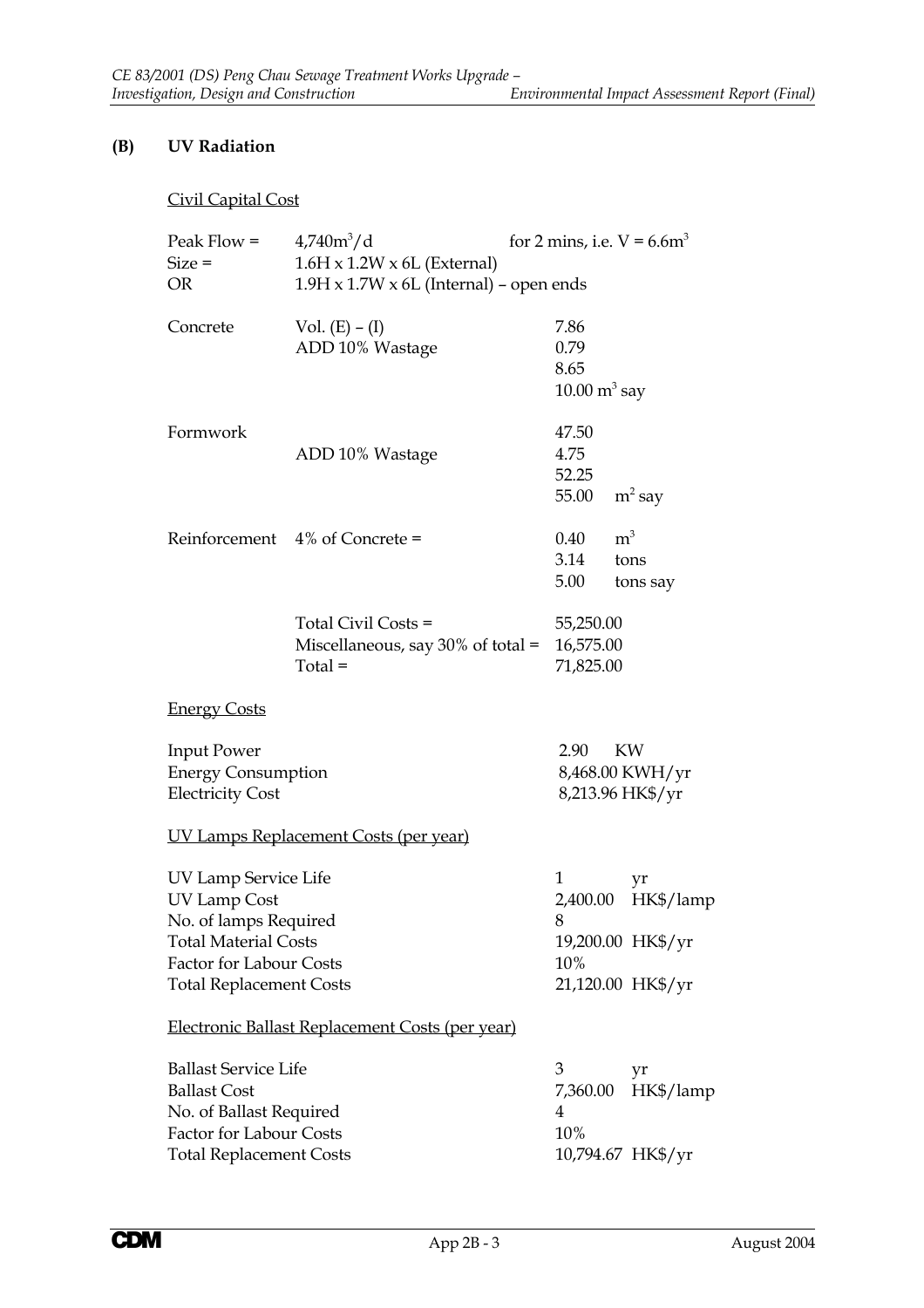#### **3.Life-Cycle Disinfection**

#### **Discounted Cash Flow Analysis – Chlorination**

|                                                       | <b>Assumptions</b> |        |                |        |                         |        |        |               |        |        |        |               |                                    |        |               |        |        |               |        |                        |
|-------------------------------------------------------|--------------------|--------|----------------|--------|-------------------------|--------|--------|---------------|--------|--------|--------|---------------|------------------------------------|--------|---------------|--------|--------|---------------|--------|------------------------|
| Discount Rate                                         |                    |        |                |        | 3.0%                    |        |        |               |        |        |        |               |                                    |        |               |        |        |               |        |                        |
| <b>Inflation Rate</b>                                 |                    |        |                |        | 1.0%                    |        |        |               |        |        |        |               |                                    |        |               |        |        |               |        |                        |
| Service Years of E&M Works                            |                    |        |                |        | 15                      |        |        |               |        |        |        |               |                                    |        |               |        |        |               |        |                        |
| Service Years of Civil Works                          |                    |        |                |        | 30                      |        |        |               |        |        |        |               |                                    |        |               |        |        |               |        |                        |
| Period of Study (after the Completion of the Project) |                    |        |                |        | 15                      |        |        |               |        |        |        |               |                                    |        |               |        |        |               |        |                        |
| [All costs are in thousands of HK\$]                  | 2003               | 2004   | 2005           | 2006   | 2007                    | 2008   | 2009   | 2010          | 2011   | 2012   | 2013   | 2014          | 2015                               | 2016   | 2017          | 2018   | 2019   | 2020          | 2021   | 2022                   |
| <b>Financial Year</b>                                 | $\bf{0}$           | 1      | $\overline{2}$ | 3      | $\overline{\mathbf{4}}$ | 5      | 6      | 7             | 8      | 9      | 10     | 11            | 12                                 | 13     | 14            | 15     | 16     | 17            | 18     | 19                     |
| <b>Capital Costs</b>                                  |                    |        |                |        |                         |        |        |               |        |        |        |               |                                    |        |               |        |        |               |        |                        |
| <b>Total Annual Cost</b>                              |                    | 247.16 | 247.16         | 247.16 | 247.16                  |        |        |               |        |        |        |               |                                    |        |               |        |        |               |        |                        |
| <b>Total Annual Cost at MOD</b>                       |                    | 249.63 | 252.13         | 254.65 | 257.20                  |        |        |               |        |        |        |               |                                    |        |               |        |        |               |        |                        |
| <b>Annual O&amp;M Costs</b>                           |                    |        |                |        |                         |        |        |               |        |        |        |               |                                    |        |               |        |        |               |        |                        |
| <b>Annual recurrent cost</b>                          |                    |        |                |        |                         | 121.34 |        | 121.34 121.34 |        |        |        |               | 121.34 121.34 121.34 121.34 121.34 | 121.34 | 121.34        | 121.34 | 121.34 | 121.34        | 121.34 | 121.34                 |
| Annual recurrent cost at MOD                          |                    |        |                |        |                         | 127.53 | 128.80 | 130.09        | 131.39 | 132.71 | 134.03 | 135.38 136.73 |                                    |        | 138.10 139.48 | 140.87 | 142.28 | 143.70 145.14 |        | 146.59                 |
| <b>Replacement Costs</b>                              |                    |        |                |        |                         |        |        |               |        |        |        |               |                                    |        |               |        |        |               |        |                        |
| Replacement Costs (Every 15 years)                    |                    |        |                |        |                         |        |        |               |        |        |        |               |                                    |        |               |        |        |               |        | 182.00                 |
| Replacement Costs at MOD (Every                       |                    |        |                |        |                         |        |        |               |        |        |        |               |                                    |        |               |        |        |               |        | 219.88                 |
| 15 years)                                             |                    |        |                |        |                         |        |        |               |        |        |        |               |                                    |        |               |        |        |               |        |                        |
| <b>Salvage Value</b>                                  |                    |        |                |        |                         |        |        |               |        |        |        |               |                                    |        |               |        |        |               |        |                        |
| Salvage Value                                         |                    |        |                |        |                         |        |        |               |        |        |        |               |                                    |        |               |        |        |               |        | $-403.33$<br>$-487.26$ |
| Salvage Value at MOD                                  |                    |        |                |        |                         |        |        |               |        |        |        |               |                                    |        |               |        |        |               |        |                        |
| <b>Cost Calculation</b>                               |                    |        |                |        |                         |        |        |               |        |        |        |               |                                    |        |               |        |        |               |        |                        |
| Discounting factor                                    |                    | 0.971  | 0.943          | 0.915  | 0.888                   | 0.863  | 0.837  | 0.813         | 0.789  | 0.766  | 0.744  | 0.722         | 0.701                              | 0.681  | 0.661         | 0.642  | 0.623  | 0.605         | 0.587  | 0.570                  |
| PV of Total Annual Captial Cost                       |                    | 242.36 | 237.66         | 233.04 | 228.52                  | 0.00   | 0.00   | 0.00          | 0.00   | 0.00   | 0.00   | 0.00          | 0.00                               | 0.00   | 0.00          | 0.00   | 0.00   | 0.00          | 0.00   | 0.00                   |
| PV of Annual recurrent cost                           |                    | 0.00   | 0.00           | 0.00   | 0.00                    | 110.01 | 107.87 | 105.78        | 103.72 | 101.71 | 99.73  | 97.80         | 95.90                              | 94.04  | 92.21         | 90.42  | 88.66  | 86.94         | 85.25  | 83.60                  |
| PV of Replacement cost                                |                    | 0.00   | 0.00           | 0.00   | 0.00                    | 0.00   | 0.00   | 0.00          | 0.00   | 0.00   | 0.00   | 0.00          | 0.00                               | 0.00   | 0.00          | 0.00   | 0.00   | 0.00          | 0.00   | 125.39                 |
| PV of Salvage Value                                   |                    | 0.00   | 0.00           | 0.00   | 0.00                    | 0.00   | 0.00   | 0.00          | 0.00   | 0.00   | 0.00   | 0.00          | 0.00                               | 0.00   | 0.00          | 0.00   | 0.00   | 0.00          |        | $0.00 -277.88$         |
| Total PV of costs to Year 15 after                    | 2,232.75           | 242.36 | 237.66         | 233.04 | 228.52                  | 110.01 | 107.87 | 105.78        | 103.72 | 101.71 | 99.73  | 97.80         | 95.90                              | 94.04  | 92.21         | 90.42  | 88.66  | 86.94         | 85.25  | 83.60                  |
| commissioning (\$ Thousand)                           |                    |        |                |        |                         |        |        |               |        |        |        |               |                                    |        |               |        |        |               |        |                        |